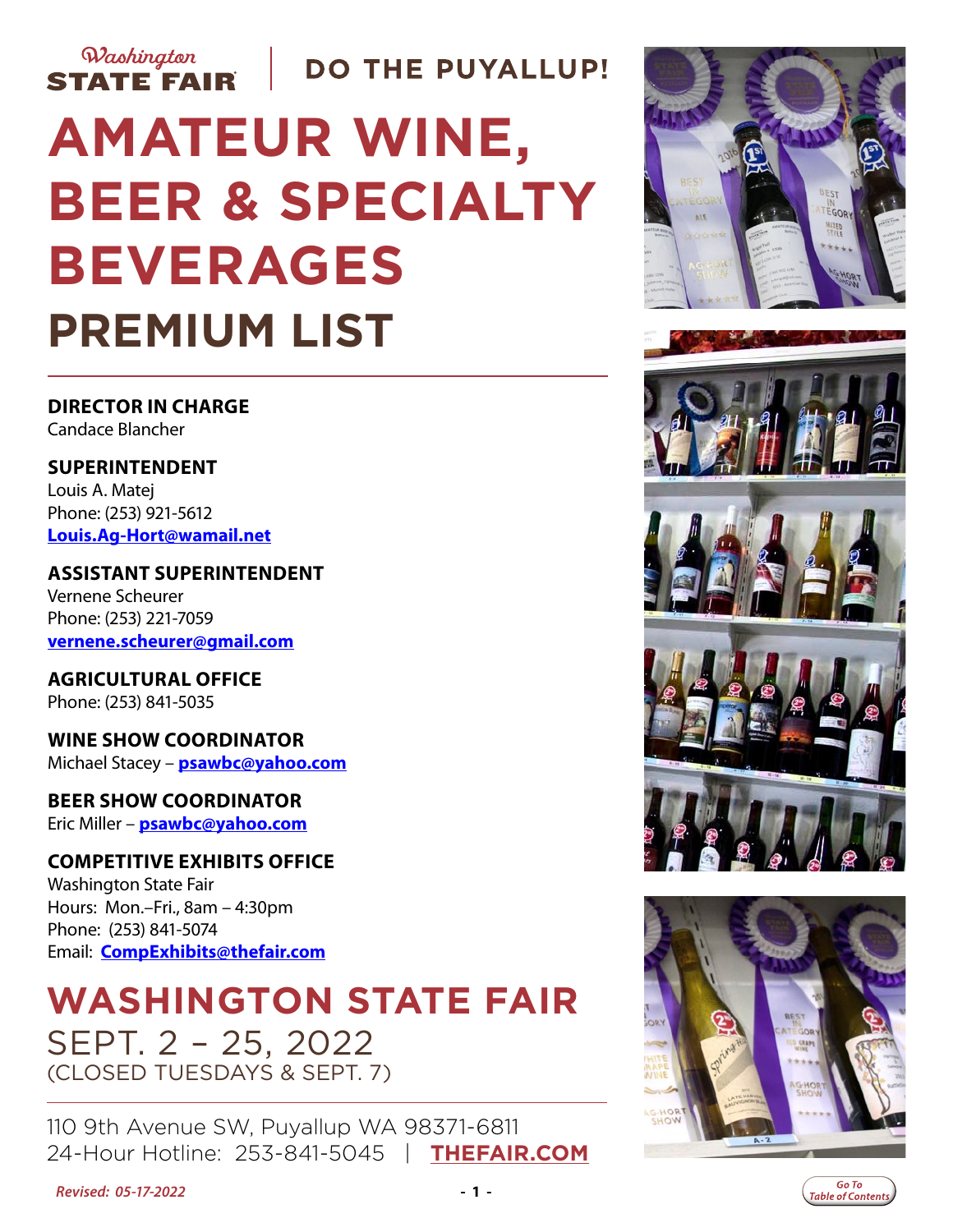### <span id="page-1-0"></span>**2022 AMATEUR WINE, BEER & SPECIALTY BEVERAGES CALENDAR**

| <b>SUN</b>                                                                  | <b>MON</b>                                  | <b>TUE</b>                                                | <b>WED</b>                   | <b>THU</b>      | <b>FRI</b>                           | <b>SAT</b>                                                                    |
|-----------------------------------------------------------------------------|---------------------------------------------|-----------------------------------------------------------|------------------------------|-----------------|--------------------------------------|-------------------------------------------------------------------------------|
| <b>JUL. 31</b>                                                              | <b>AUG.1</b>                                | <b>AUG. 2</b>                                             | <b>AUG. 3</b>                | AUG. 4          | <b>AUG. 5</b>                        | <b>AUG. 6</b>                                                                 |
|                                                                             |                                             |                                                           |                              |                 |                                      |                                                                               |
| <b>AUG. 7</b>                                                               | <b>AUG. 8</b>                               | <b>AUG. 9</b>                                             | <b>AUG. 10</b>               | <b>AUG. 11</b>  | <b>AUG. 12</b>                       | <b>AUG. 13</b>                                                                |
|                                                                             | <b>MAIL IN ENTRIES</b><br>DUE,<br>See pg. 5 | <b>ONLINE ENTRY</b><br><b>REGISTRATION</b><br>DUE by 10pm |                              |                 | <b>EARLY DROP OFF,</b><br>See pg. 5  | <b>BRING IN ENTRIES</b><br>10am-2pm,<br>Fair Food Court,<br>enter at Red Gate |
| <b>AUG. 14</b>                                                              | <b>AUG. 15</b>                              | <b>AUG. 16</b>                                            | <b>AUG. 17</b>               | <b>AUG. 18</b>  | <b>AUG. 19</b>                       | <b>AUG. 20</b>                                                                |
|                                                                             |                                             |                                                           |                              |                 |                                      |                                                                               |
| <b>AUG. 21</b>                                                              | <b>AUG. 22</b>                              | <b>AUG. 23</b>                                            | <b>AUG. 24</b>               | <b>AUG. 25</b>  | <b>AUG. 26</b>                       | <b>AUG. 27</b>                                                                |
| <b>JUDGING:</b><br>Amateur<br>Wine, Beer<br>& Specialty<br><b>Beverages</b> |                                             |                                                           |                              |                 |                                      |                                                                               |
| <b>AUG. 28</b>                                                              | <b>AUG. 29</b>                              | <b>AUG. 30</b>                                            | <b>AUG. 31</b>               | <b>SEPT. 1</b>  | SEPT. 2                              | SEPT. 3                                                                       |
|                                                                             |                                             |                                                           |                              |                 | <b>OPENING DAY</b><br><b>OF FAIR</b> |                                                                               |
| <b>SEPT. 4</b>                                                              | <b>SEPT. 5</b>                              | <b>SEPT. 6</b>                                            | <b>SEPT. 7</b>               | SEPT. 8         | SEPT. 9                              | <b>SEPT. 10</b>                                                               |
|                                                                             |                                             | <b>FAIR</b><br><b>CLOSED</b>                              | <b>FAIR</b><br><b>CLOSED</b> |                 |                                      |                                                                               |
| <b>SEPT. 11</b>                                                             | <b>SEPT. 12</b>                             | <b>SEPT. 13</b>                                           | <b>SEPT. 14</b>              | <b>SEPT. 15</b> | <b>SEPT. 16</b>                      | <b>SEPT. 17</b>                                                               |
|                                                                             |                                             | <b>FAIR</b><br><b>CLOSED</b>                              |                              |                 |                                      |                                                                               |
| <b>SEPT. 18</b>                                                             | <b>SEPT. 19</b>                             | <b>SEPT. 20</b>                                           | <b>SEPT. 21</b>              | <b>SEPT. 22</b> | <b>SEPT. 23</b>                      | <b>SEPT. 24</b>                                                               |
|                                                                             |                                             | <b>FAIR</b><br><b>CLOSED</b>                              |                              |                 |                                      |                                                                               |
| <b>SEPT. 25</b>                                                             | <b>SEPT. 26</b>                             | <b>SEPT. 27</b>                                           | <b>SEPT. 28</b>              | <b>SEPT. 29</b> | <b>SEPT. 30</b>                      | <b>OCT.1</b>                                                                  |
| <b>LAST DAY</b><br><b>OF FAIR</b>                                           |                                             |                                                           |                              |                 |                                      |                                                                               |

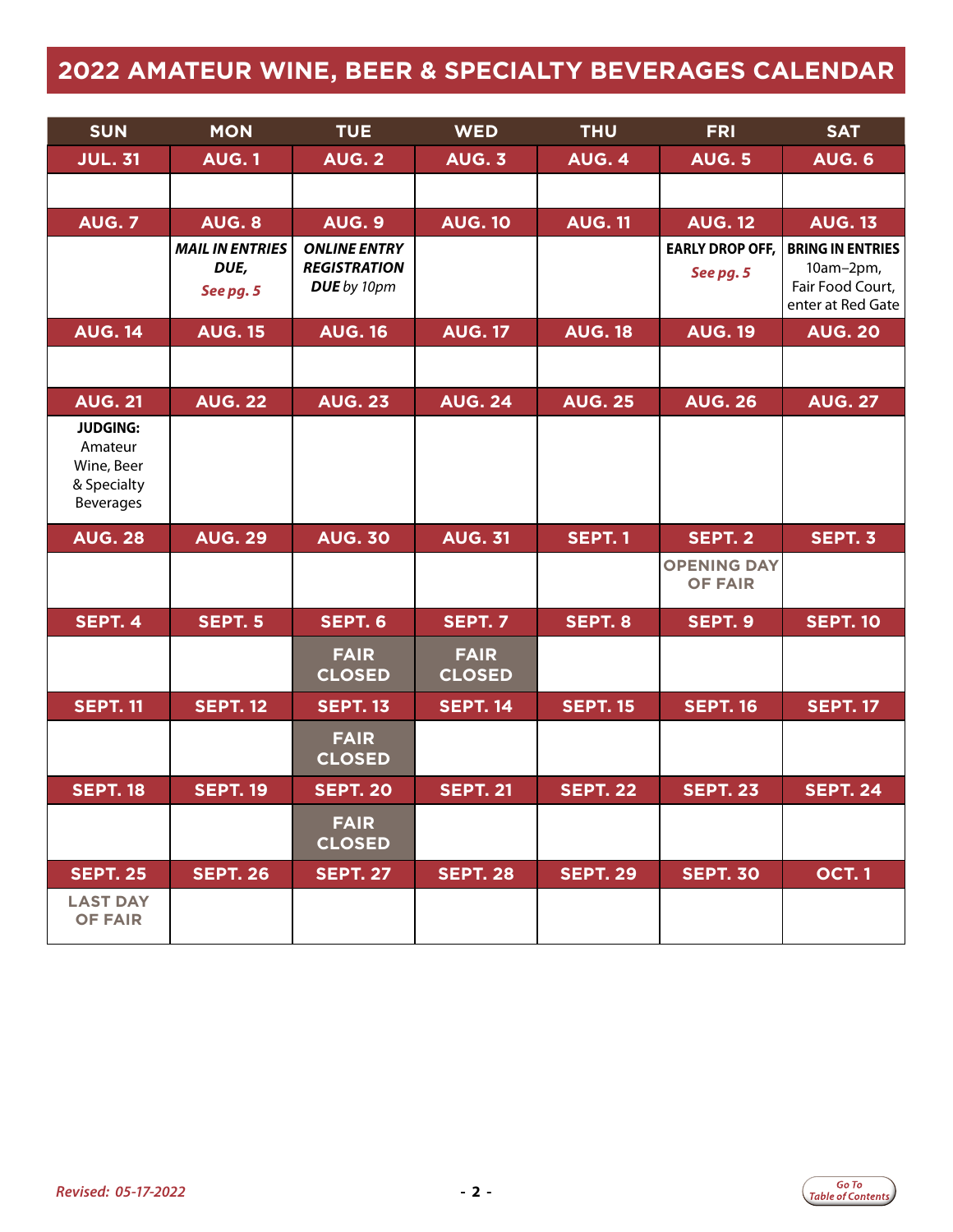### **CONTENTS**

| Links to important Fair Information 4          |
|------------------------------------------------|
| Online Entry Registration Instructions 4       |
| Amateur Wine, Beer and Specialty Beverage Show |
|                                                |
|                                                |
|                                                |
|                                                |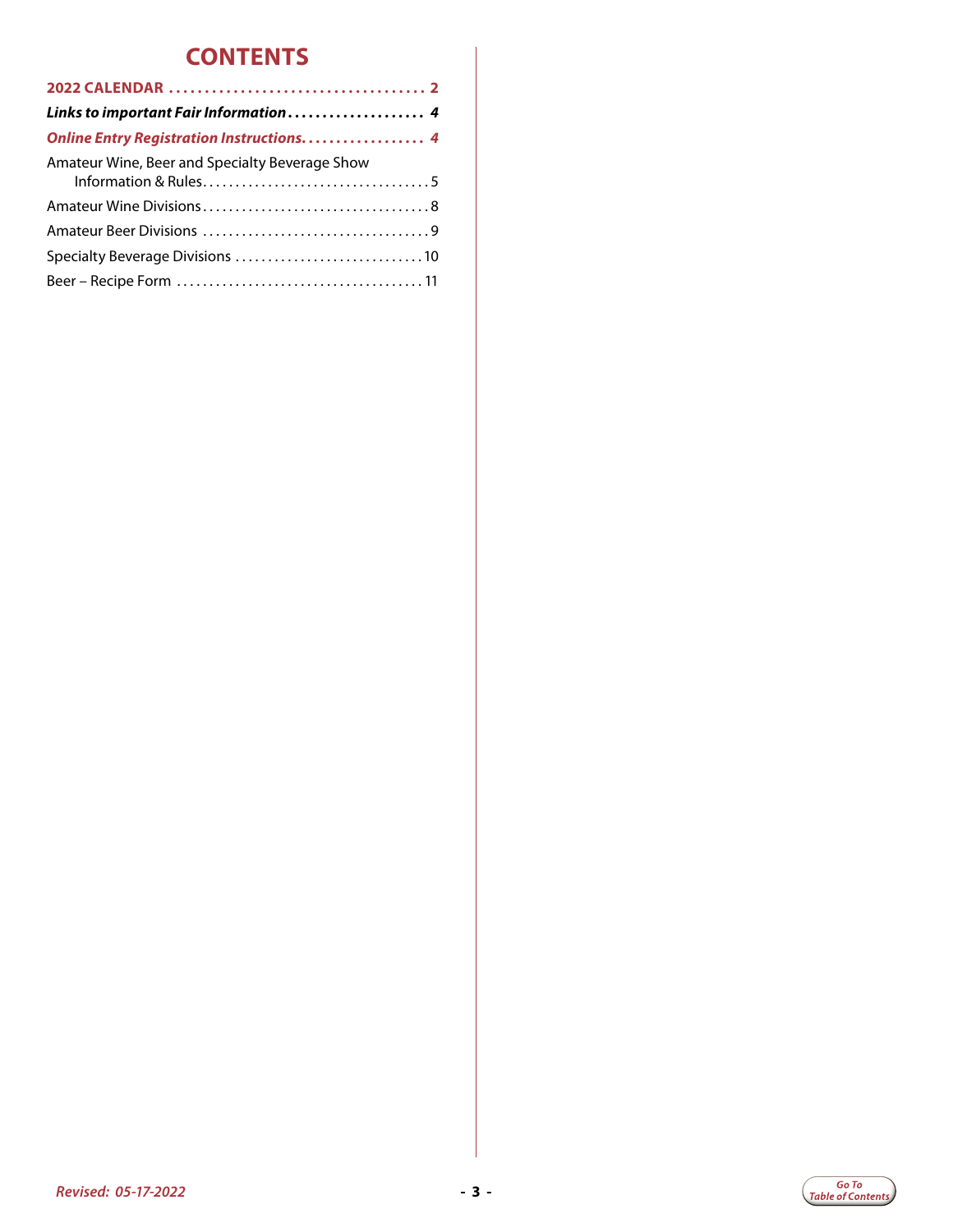<span id="page-3-0"></span>

### **DO THE PUYALLUP!**

### SEPT. 2 – 25, 2022 (CLOSED TUESDAYS & SEPT. 7)

By submitting an entry into The Fair, exhibitors agree to abide by all rules, regulations and entry requirements of The Fair and of the department(s) to which they are submitting their entries. It is important that exhibitors read and be familiar with the rules in this book, as well as the Departmental Exhibitors Rules and Regulations.

#### **Please click here:** [Enter a Competition](https://www.thefair.com/get-involved/competitive-exhibits/) **and scroll down to 'ADDITIONAL INFORMATION' to find:**

- **Departmental Exhibitors Rules and Regulations**
- **Vehicle Unloading Procedures**
- **Insurance Information**

*You may not find it necessary to print this entire Premium List. While we ask that you read and be familiar with the information in the Premium List prior to entry, please feel free to print just the pages you need.* 

### Online Entry Registration **Instructions**

*Read below, then register entry information online before bringing items to The Fair.*  **[www.thefair.com](http://www.thefair.com/)**

- **Read the complete rules, department and division descriptions, and entry information in this Premium List**  *BEFORE* **going to online entry registration.**
- Then go to the **[ONLINE ENTRY REGISTRATION](https://wwf.fairwire.com/)** page *(available starting May)*
- Click **Register** or **Sign In**
	- Register using your First Name and Last Name and create a password *(write your password down or make sure it is something you will remember for future use.)* Fill in requested information, *including email address*. Click **Continue**.
	- Select **Department** *ex.: Amateur Wine, Beer & Specialty Beverage Show*
	- Select a **Division** *ex.: Amateur Beer, div. 471*
	- Select a **Class** *ex.: class 5002- American Lager*
	- Fill in all requested information for the class(es) you are entering, including a brief **Description** of the item.
	- **NOTE:** the description **should not** include any identifiable information of whom is entering such as the entrants name or your special name for the beverage
- When all your information is complete, click **Add Entry to Cart** and follow instructions to check out.

*(NOTE:* If you think you may want to modify your entries, you may *save* your current session and *check out at a later session*. *Be sure to Check Out before the closing date listed for your classes; entries are not submitted to the Fair office until the check out process is complete.)*

- Fill in "**yes**" at the statement to agree to all the terms and conditions of entry as defined in this Premium List.
- Click **Submit**.
- Please print and bring a copy of your online entry summary/receipt **with your entries** when you bring them to The Fair.
- For questions regarding online entry registration, contact: 253-841-5074, **CompExhibits@thefair.com**

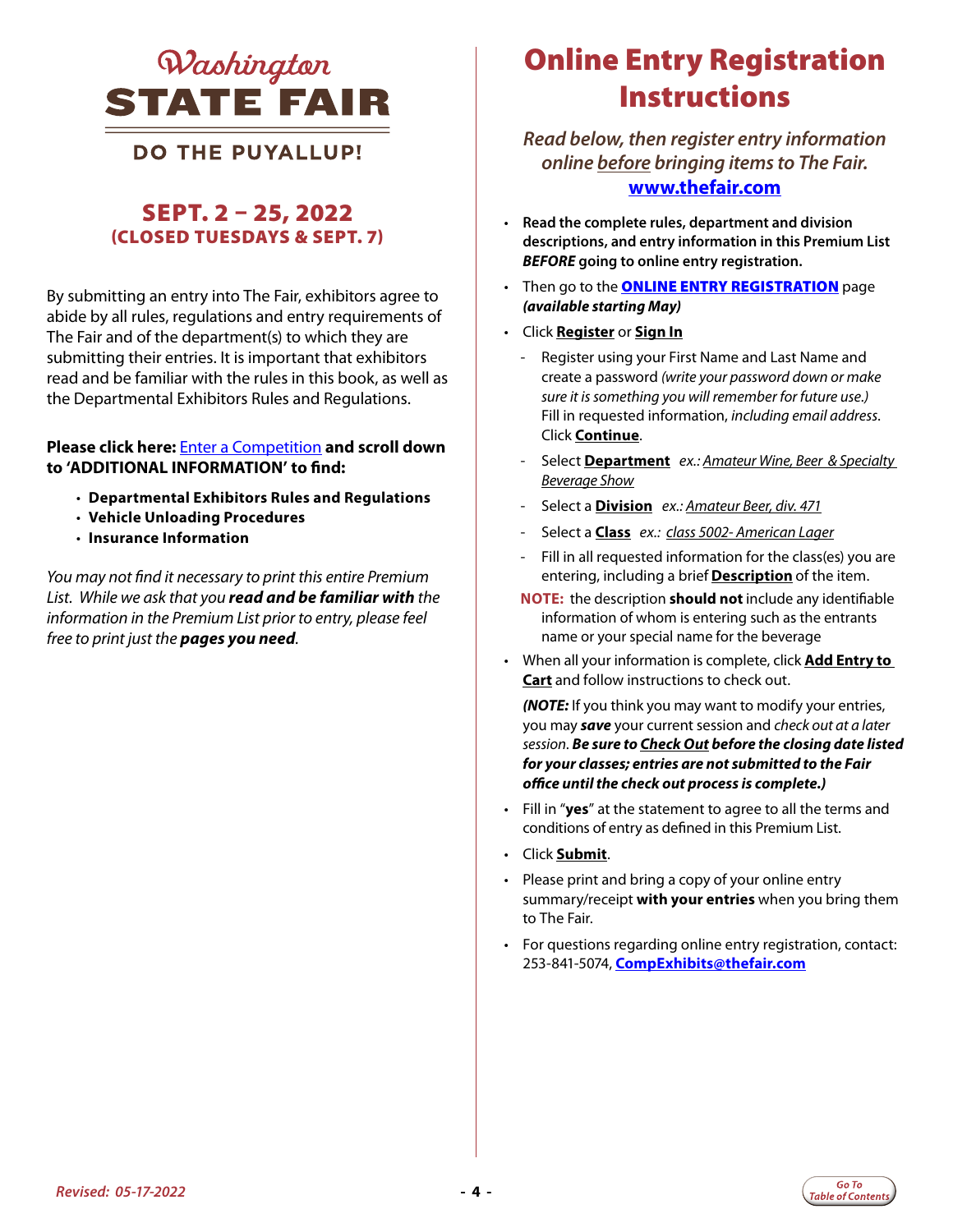### <span id="page-4-0"></span>AMATEUR WINE, BEER AND SPECIALTY BEVERAGE SHOW INFORMATION & RULES

### ENTRY INFORMATION

**Online entry registration should be completed by 10 pm on Tuesday, Aug. 9**, unless otherwise noted. Print a copy of your online entry summary/receipt to bring with your item(s) on entry date. Competition for the Wine, Beer and Specialty Beverage Show is open to all amateur exhibitors 21 years or older. Exhibitors under the age of 21 are allowed in the non-alcoholic Specialty Beverage Division.

Entrants must not be employed by a commercial business making wine, beer or specialty beverages. Entrants must meet all Washington State and Federal laws defining amateur status (Ex: wine is for personal use only; per household production limit of 200 gallons per calendar year).

Entries will be handled and judged in accordance with Washington State Law RCW 66.28.140. Beer will also be judged in accordance with the American Homebrewers Association and the Beer Judge Certificate Program.

- 1. **FEES**  A fee of \$3.50 will be charged for each entry. Entries will be accepted on a first-come, first-served basis until a maximum of 500 entries is reached. Each exhibitor will receive two Fair admission tickets at time of entry.
- 2. **ENTRY DAY ONE DAY ONLY SATURDAY, AUG. 13, 2022**. 10am – 2pm. No entry day early, late arrivals or walk-in entries! Entries will be received at the north end of the Fair Food Court building. Enter through the Red Gate off of 9th Ave. SW.

#### **MAIL IN:**

Entries must be received by Monday, Aug. 8, 2022. All possible care will be taken to protect the entries; however, responsibility cannot be assumed for lost or damaged entries. Entries will need a printed copy of your online entry summary/receipt.

 Please note regarding mail-in entries: It is not against any Bureau of Alcohol, Tobacco and Firearms (ATF) regulation or federal law to ship your entries via privately owned shipping company (UPS or FedEx) for analytical purposes. However, IT IS ILLEGAL TO SHIP ALCOHOLIC BEVERAGES VIA THE U.S. POSTAL SERVICE. Private shipping companies have the right to refuse your shipment if they are informed that the package contains glass and alcoholic beverages. Entrants can identify package contents as "State Fair Exhibit". It is solely the entrant's responsibility to follow all applicable laws and regulations.

 Washington State Fair Attn: Jennifer Schelbert Amateur Wine, Beer and Specialty Beverage Show 110 9th Avenue SW Puyallup, WA 98371

#### **EARLY DROP OFF:**

Entries will need a printed copy of your online entry summary/receipt. Entries can be dropped off on or before noon on Friday, Aug. 12, 2022 at

**Jon's Homebrew and Wine Supply 1430 East Main Ave, Suite C, Puyallup, WA. 98372.**

All drop-offs must be pre-registered and pre-paid using The Fair website. If you would like to receive complimentary Fair tickets, please include a self addressed stamped envelope.

3. **ENTRY DISPOSITION** – All bottles and contents will become the property of the Puget Sound Amateur Wine and Beermakers Club, a partner of this show.

### AMATEUR WINE ENTRY SPECIFICS

#### WINE COORDINATOR: MICHAEL STACEY

- 1. **QUANTITY** For each wine entered, one bottle is required to be used for both judging and display.
- 2. **BOTTLES AND CLOSURES** All entries must be in standard cylindrical wine bottles, fitted with a suitable closure (no bottle caps). All wine must be in standard 750 ml bottles with the exception of dessert wine, which can be submitted in a 350 ml bottle. Sparkling wine corks must be wired on or capped.

#### 3. **LABELS** –

**Informationa**l: Each bottle of wine entered must have a label containing the wine information, including the entrant's name, class number, class name, the kind of wine (the particular ingredient, not the wine's "name"), and its specific gravity. **If the wine is a blend, all ingredients must be listed in order of their percentages.**

 **Decorative**: For display purposes, your personal decorative label may also be affixed to the bottle. This label should contain your name and may include any wording you wish, including the wine's name (i.e., "Fred's Red"). There is a People's Choice Award given for the label that gets the most votes at the display booth. Be creative and have fun with your label.

4. **ACCURACY** – Entrants are responsible for entering their wine in the correct class. The Puget Sound Amateur Wine and Beermakers Club will provide assistance, if needed, prior to or at the time of entry.

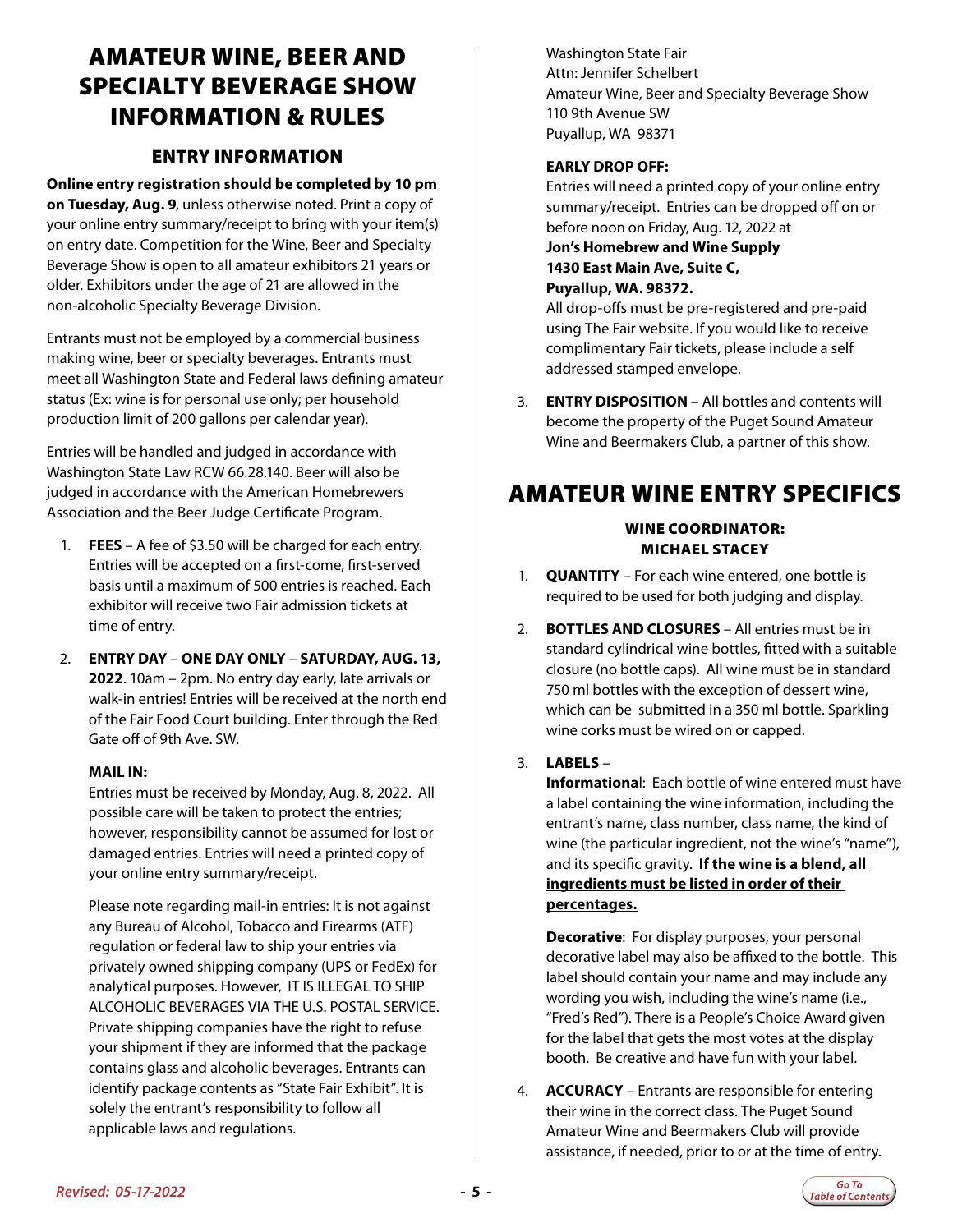5. **SPECIFIC GRAVITY** – In order to properly taste and judge wine entries, they must be properly categorized as dry or sweet, and they must be tasted in order going from white to red, dry to sweet. The correct order is very important for the judges' pallet. Sweet wines can wipe out all the sensory receptors in the judges' mouth. Each class has a dry and sweet section. We use the specific gravity, tested by a hydrometer, to properly sequence the wines. Hydrometers are sold at wine making suppliers or you can bring your wine to a supply store or another wine maker to help you test it. It is imperative that we have accurate specific gravity readings with the registration. A hydrometer is about \$10 at a wine supply store. A wine and beer supply store may test it for you for a small fee. You can also contact Michael Stacey at **psawbc@yahoo.com**

 Please remember Specific Gravity must be tested and provided prior to entry date, as wines will NOT be opened and tested on that day. Persons entering their wines are responsible for determining the specific gravity and for entering them in the correct class. Specific gravity **must** be included on the online entry and on the wine information labels. Wines entered in the wrong class will be judged based on the class entered.

**\_\_\_\_\_\_\_\_\_\_\_\_\_\_\_\_\_\_\_\_\_\_\_\_\_\_\_\_\_\_\_\_\_\_\_\_\_\_\_\_\_\_\_\_\_\_\_\_\_\_\_\_\_\_\_\_\_\_\_\_\_\_\_\_\_**

 **Dry**: 1.003 and below **Sweet**: 1.004 – 1.012 **Dessert**: 1.013 and higher

### AMATEUR BEER ENTRY SPECIFICS

#### BEER COORDINATOR: ERIC MILLER

- 1. **QUANTITY/ BOTTLES** An entry will consist of two bottles (11 oz. – 12 oz.) of BROWN GLASS. One bottle is for judging and **one for display or used for Best in Show judging**.
- 2. **LABELS** All bottles must be labeled with the entrants name, class number and number from this premium book. If more than one beer is entered in the same class, include description that is clear enough to correctly identify each entry.

 A sample form is included at the end of this premium book which can be printed and attached to the bottles with a rubber band. An Entry/Recipe Form must be included with each entry (see page 11).

3. **ACCURACY -** Entrants are responsible for entering their beer in the correct class. The Puget Sound Amateur Wine and Beermakers Club will provide assistance, if needed, at the time of entry. *Note: The Fair class numbers do not correlate to the BJCP numbers.*

**\_\_\_\_\_\_\_\_\_\_\_\_\_\_\_\_\_\_\_\_\_\_\_\_\_\_\_\_\_\_\_\_\_\_\_\_\_\_\_\_\_\_\_\_\_\_\_\_\_\_\_\_\_\_\_\_\_\_\_\_\_\_\_\_\_**

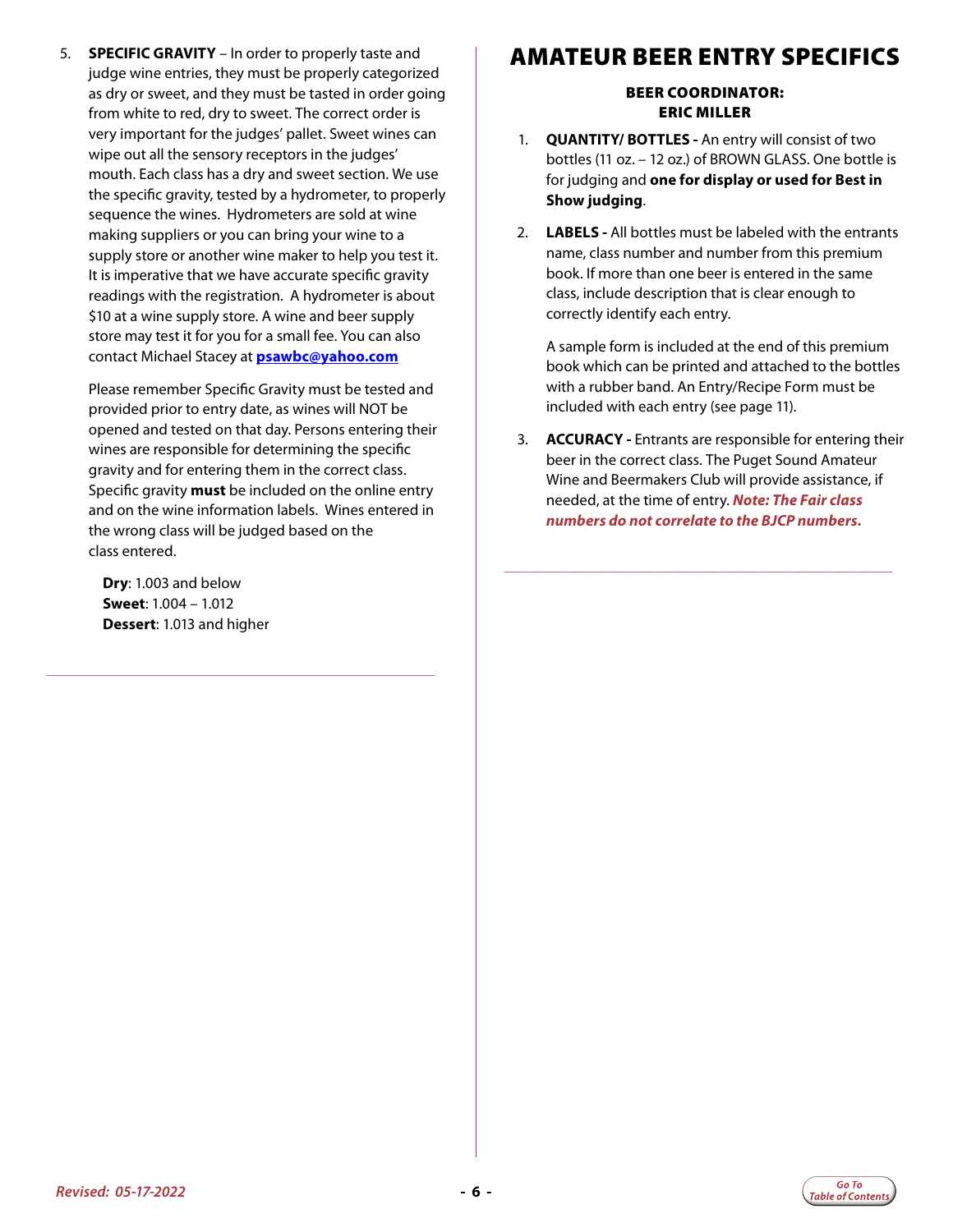### AMATEUR SPECIALTY BEVERAGE ENTRY SPECIFICS

- 1. **QUANTITY/ BOTTLES** For each entry, one 750 mL bottle or two 350 mL bottle will be required.
- 2. **LABELS** All bottles must be labeled with the entrants name, class number and name from this premium book. If more than one item is entered in the same class, include description that is clear enough to correctly identify each entry.
- 3. **ACCURACY** Entrants are responsible for entering their specialty beverage in the correct class. The Puget Sound Amateur Wine and Beermakers Club will provide assistance, if needed, at the time of entry.
- 4. **INGREDIENTS** Ingredients should be included in the description of the entry.

 In the non-alcoholic division, beverages must be made with ingredients other than store bought flavored syrups and made by the entrant. Beverages made with equipment, such as a "Soda Stream," will be disqualified.

### **JUDGING**

#### **ENTRIES WILL BE JUDGED SUNDAY, AUG. 21, 2022.**

**METHOD** – Each entry will be judged on its own merits by a team of more than one judge based on the class in which they were entered.

**CRITERIA** – Wines will be judged using the American Wine Society scoring criteria, including: appearance (clarity, color), aroma and bouquet, taste (body, flavor and balance), finish and overall impression. Beers will be judged using the BJCP scoring criteria, including: aroma, appearance, flavor, mouth feel and overall impression.

#### AWARDS

First and second place winners will receive a rosette and a cash premium. Third place will receive a rosette only. In the event of a tie, ribbons or rosettes and cash premiums will be awarded to all place winners.

Scores will determine "Best in Category." The winners of each category will receive a "Best in Category" large rosette. Exhibitors who tie in "Best in Category" will each receive a rosette. The categories for wine are: Grape-White, Grape-Red, Fruit-Berry-Country and Dessert. The categories for beer are: Lager, Ale and Mixed. The categories for the specialty beverages are: meads, ciders and non-alcoholic.

Judges will determine "Best in Show" from among the"Best in Category" winners. Additional first place winners may be included in the best of show competition based on discretion

of the judges and judging coordinators at the time and the overall scores of the entries.

**DISPLAY** – Entries which receive 1st, 2nd or 3rd place points , will be displayed prominently during The Fair (Sept. 2 – 25) in the Puget Sound Amateur Wine & Beermakers Club booth in Barn "J" (see Fair map, link on page 4).

**DISTRIBUTION** – You may pick up your ribbons and score sheets at the Agriculture Department office in Barn "J" Friday, Sept. 2 – Sunday, Sept. 25. All remaining ribbons will be presented at the Awards Ceremony hosted by the Puget Sound Amateur Wine and Beer Makers Club on Friday, Oct. 7, 2022 starting at 6:30 pm at the Federal Way Senior Center 4016 S. 352nd Street Auburn, WA. Ribbons can also be picked up from Jon's Homebrew and Winemaking Supply in Puyallup after the awards ceremony. If you have questions, please email to **psawbc@yahoo.com**. Premium checks will be mailed in November.

**\_\_\_\_\_\_\_\_\_\_\_\_\_\_\_\_\_\_\_\_\_\_\_\_\_\_\_\_\_\_\_\_\_\_\_\_\_\_\_\_\_\_\_\_\_\_\_\_\_\_\_\_\_\_\_\_\_\_\_\_\_\_\_\_\_**

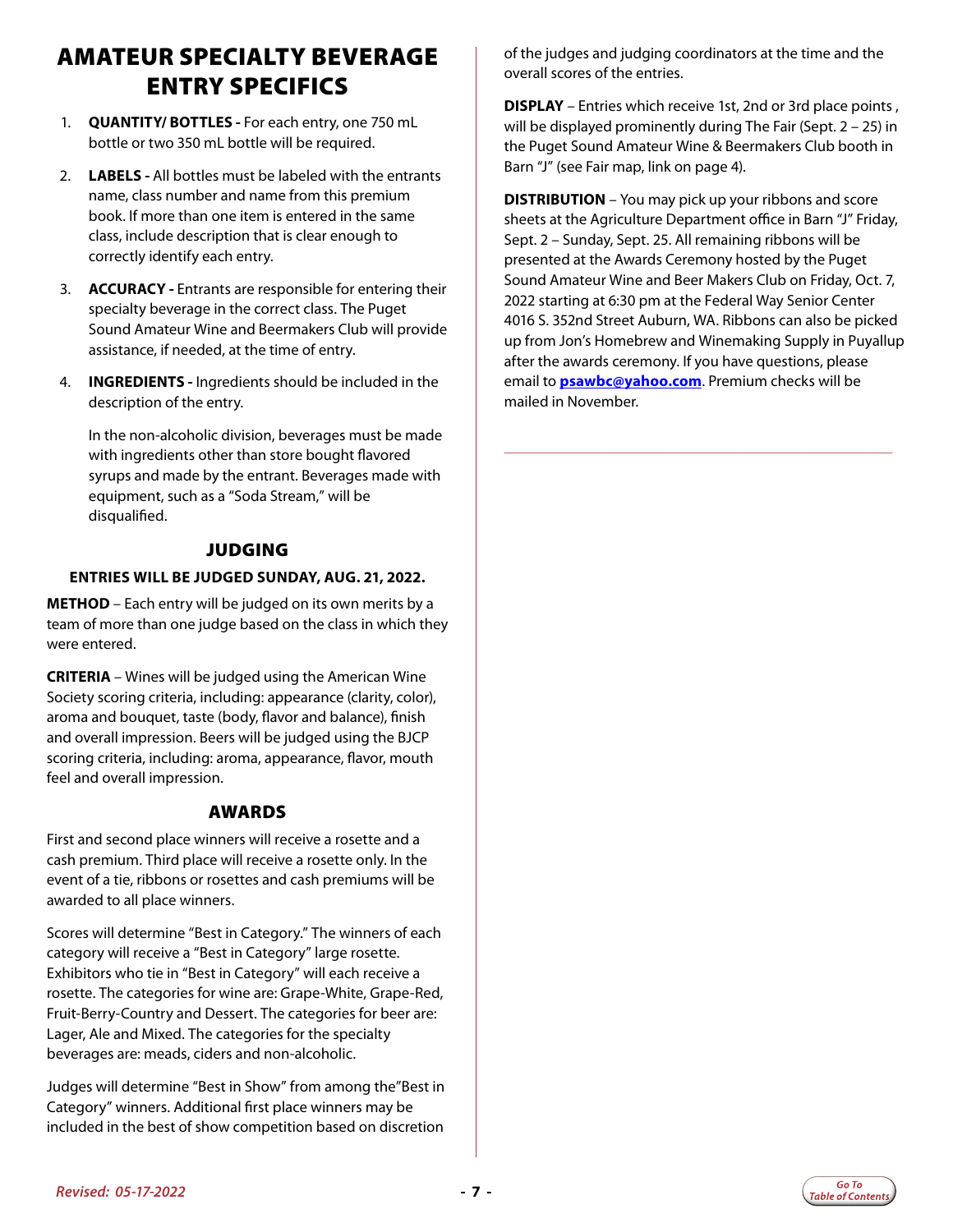### <span id="page-7-0"></span>AMATEUR WINE DIVISIONS

### FRUIT - BERRY - COUNTRY WINE DIVISION 470

**CLASS 1st 2nd**

#### BERRY – DRY

| 4010 | Blackberry - Dry8.00                                         | 6.00 |
|------|--------------------------------------------------------------|------|
| 4011 | Raspberry - Dry $\dots \dots \dots \dots \dots \dots$ 8.00   | 6.00 |
| 4012 | Blueberry - Dry $\ldots \ldots \ldots \ldots \ldots 8.00$    | 6.00 |
| 4013 | Strawberry – Dry. $\dots \dots \dots \dots \dots \dots 8.00$ | 6.00 |
| 4014 | Other Berries - Dry 8.00                                     | 6.00 |
| 4015 | Blends Berries - Dry. 8.00                                   | 6.00 |
|      | <b>BERRY - SWEET</b>                                         |      |
| 4020 | Blackberry - Sweet 8.00                                      | 6.00 |
| 4021 | Raspberry – Sweet. 8.00                                      | 6.00 |
| 4022 | Blueberry - Sweet8.00                                        | 6.00 |
| 4023 | Strawberry - Sweet 8.00                                      | 6.00 |
| 4024 | Other Berries – Sweet. $\ldots \ldots \ldots \ldots$ 8.00    | 6.00 |

#### 4025 Blends Berries – Sweet...........8.00 6.00 FRUIT DRY – WHITE

| 4030 Peach - Dry White. 8.00        | 6.00 |
|-------------------------------------|------|
| 4031 Nectarine - Dry White 8.00     | 6.00 |
| 4032 Apricot - Dry White 8.00       | 6.00 |
| 4033 Pear - Dry White. 8.00         | 6.00 |
| 4034 Yellow Plum - Dry White. 8.00  | 6.00 |
| 4035 Apple - Dry White. 8.00        | 6.00 |
| 4036 Other Fruits - Dry White 8.00  | 6.00 |
| 4037 Blends Fruits - Dry White 8.00 | 6.00 |

#### FRUIT SWEET – WHITE

| 4040 Peach - Sweet White 8.00          | 6.00 |
|----------------------------------------|------|
| 4041 Nectarine - Sweet White. 8.00     | 6.00 |
| 4042 Apricot - Sweet White 8.00        | 6.00 |
| 4043 Pear - Sweet White 8.00           | 6.00 |
| 4044 Yellow Plum – Sweet White 8.00    | 6.00 |
| 4045 Apple - Sweet White 8.00          | 6.00 |
| 4046 Other Fruits - Sweet White 8.00   | 6.00 |
| 4047 Blends Fruits - Sweet White. 8.00 | 6.00 |

#### FRUIT DRY – RED

| 4050 Plum/Prune - Dry Red 8.00 6.00                              |       |
|------------------------------------------------------------------|-------|
| 4051 Cherry – Dry Red. $\ldots \ldots \ldots \ldots \ldots 8.00$ | -6.00 |
| 4052 Chokecherry – Dry Red. $\ldots \ldots \ldots \ldots 8.00$   | -6.00 |
| 4053 Other Fruits – Dry Red $\ldots \ldots \ldots \ldots 8.00$   | -6.00 |
| 4054 Blends Fruits - Dry Red. 8.00 6.00                          |       |

#### FRUIT SWEET – RED

| 4060 Plum/Prune - Sweet Red. 8.00 6.00   |  |
|------------------------------------------|--|
| 4061 Cherry – Sweet Red 8.00 6.00        |  |
| 4062 Chokecherry - Sweet Red 8.00 6.00   |  |
| 4063 Other Fruits - Sweet Red. 8.00 6.00 |  |
| 4064 Blends Fruits - Sweet Red 8.00 6.00 |  |

#### COUNTRY – DRY AND SWEET

| 4070 Rhubarb – Dry & Sweet. 8.00 6.00         |  |
|-----------------------------------------------|--|
| 4072 Other Vegetable – Dry & Sweet 8.00 6.00  |  |
| 4073 Flower – Dry & Sweet8.00 6.00            |  |
| 4074 Blends, Country - Dry & Sweet. 8.00 6.00 |  |

### GRAPE - RED WINE DIVISION 467

**CLASS 1st 2nd**

#### GRAPE – DRY RED

| 4080 | Cabernet Sauvignon - Dry Red 8.00                         | 6.00 |
|------|-----------------------------------------------------------|------|
| 4081 | Merlot - Dry Red. 8.00                                    | 6.00 |
| 4082 | Syrah - Dry Red $\ldots \ldots \ldots \ldots \ldots 8.00$ | 6.00 |
| 4083 | Malbec - Dry Red 8.00                                     | 6.00 |
| 4084 | Pinot Noir - Dry Red 8.00                                 | 6.00 |
| 4085 | Cabernet Franc - Dry Red 8.00                             | 6.00 |
|      | 4086 Sangiovese - Dry Red. 8.00                           | 6.00 |
|      | 4087 Lemberger - Dry Red. 8.00                            | 6.00 |
|      | 4088 Zinfandel - Dry Red. 8.00                            | 6.00 |
| 4089 | Other - Dry Red 8.00                                      | 6.00 |
|      | 4090 Blends - Dry Red. 8.00                               | 6.00 |

#### GRAPE – SWEET RED

| 4100 Native American or Hybrid (Concord, etc) - |       |  |
|-------------------------------------------------|-------|--|
| Sweet Red8.00                                   | 6.00  |  |
| 4101 Other – Sweet Red. 8.00                    | -6.00 |  |
| 4102 Blends – Sweet Red 8.00 6.00               |       |  |

### GRAPE - WHITE WINE DIVISION 468

**CLASS 1st 2nd**

|      | <b>GRAPE - DRY WHITE</b>                  |      |
|------|-------------------------------------------|------|
| 4110 | Chardonnay - Dry White. 8.00              | 6.00 |
| 4111 | Sauvignon Blanc - Dry White. 8.00         | 6.00 |
| 4112 | Pinot Gris - Dry White 8.00               | 6.00 |
| 4113 | Viognier - Dry White 8.00                 | 6.00 |
| 4114 | Reisling - Dry White. 8.00                | 6.00 |
| 4115 | Gewurztraminer - Dry White 8.00           | 6.00 |
| 4116 | Other - Dry White 8.00                    | 6.00 |
| 4117 | Blends - Dry White 8.00                   | 6.00 |
|      | <b>GRAPE - SWEET WHITE</b>                |      |
| 4120 | Riesling - Sweet White 8.00               | 6.00 |
| 4121 | Gewurztraminer - Sweet White 8.00         | 6.00 |
| 4122 | Native American or Hybrid (Niagra, etc) - |      |
|      |                                           |      |
|      | Sweet White 8.00                          | 6.00 |
| 4123 | Other - Sweet White 8.00                  | 6.00 |
| 4124 | Blends - Sweet White. 8.00                | 6.00 |
|      | <b>GRAPE - BLUSH/ROSE</b>                 |      |

4131 Grape Blush/Rose – Sweet.  $\ldots \ldots \ldots 8.00$  6.00

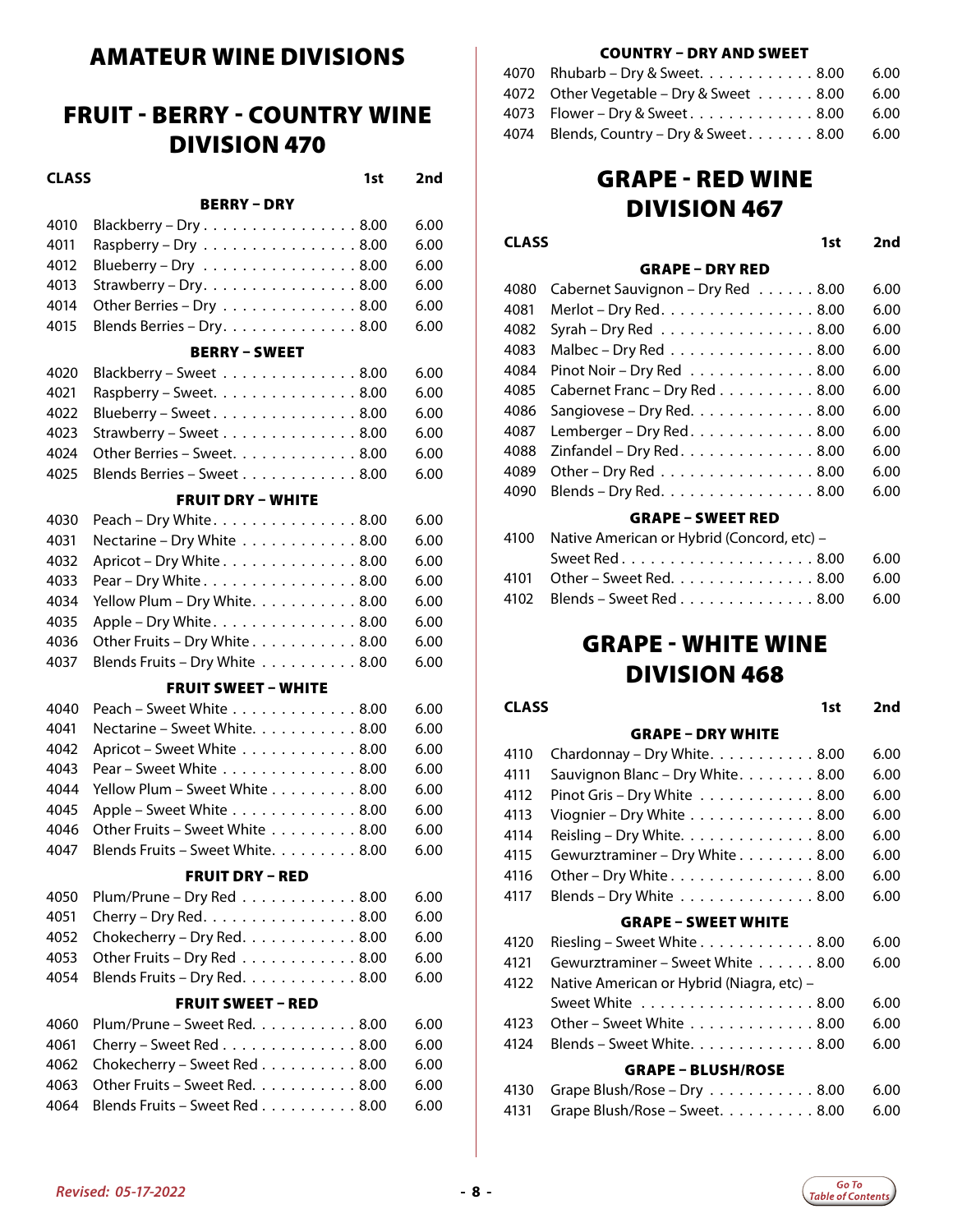### DESSERT WINE DIVISION 469

<span id="page-8-0"></span>

| <b>CLASS</b><br>1st |                                                               | 2nd  |
|---------------------|---------------------------------------------------------------|------|
|                     | <b>DESSERT</b>                                                |      |
|                     | 4140 Fruit Berry - Dessert 8.00                               | 6.00 |
|                     | 4141 Country – Dessert 8.00                                   | 6.00 |
|                     | 4142 Grape – Dessert 8.00                                     | 6.00 |
|                     | 4143 Port and Sherry Style - Dessert 8.00                     | 6.00 |
|                     | $4144$ Sparkling – Dessert $\ldots \ldots \ldots \ldots 8.00$ | 6.00 |
|                     |                                                               |      |

Additional classes may be created, or classes consolidated, based on the entry of sufficient numbers of particular wine varieties or styles.

**\_\_\_\_\_\_\_\_\_\_\_\_\_\_\_\_\_\_\_\_\_\_\_\_\_\_\_\_\_\_\_\_\_\_\_\_\_\_\_\_\_\_\_\_\_\_\_\_\_\_\_\_\_\_\_\_\_\_\_\_\_\_\_\_\_**

### AMATEUR BEER DIVISIONS

### LAGER DIVISION 471

| <b>CLASS</b> | 1st                               | 2nd  |
|--------------|-----------------------------------|------|
|              | <b>STANDARD AMERICAN BEER</b>     |      |
| 5001         | Light American Lager. 8.00        | 6.00 |
| 5002         | American Lager 8.00               | 6.00 |
| 5003         |                                   | 6.00 |
| 5004         | American Wheat Beer 8.00          | 6.00 |
|              | <b>INTERNATIONAL LAGER</b>        |      |
| 5005         | International Pale Lager 8.00     | 6.00 |
| 5006         | International Amber Lager 8.00    | 6.00 |
| 5007         | International Dark Lager 8.00     | 6.00 |
|              | <b>PALE MALTY EUROPEAN LAGER</b>  |      |
| 5008         | Munich Helles 8.00                | 6.00 |
| 5009         |                                   | 6.00 |
| 5010         |                                   | 6.00 |
|              | <b>PALE BITTER EUROPEAN BEER</b>  |      |
| 5011         | German Leichbier 8.00             | 6.00 |
| 5012         |                                   | 6.00 |
| 5013         |                                   | 6.00 |
|              | <b>AMBER MALTY EUROPEAN LAGER</b> |      |
| 5014         |                                   | 6.00 |
| 5015         |                                   | 6.00 |
| 5016         | Dunkles Bock8.00                  | 6.00 |
|              | <b>AMBER BITTER EUROPEAN BEER</b> |      |
| 5017         | Vienna Lager 8.00                 | 6.00 |
| 5018         |                                   | 6.00 |
|              | <b>DARK EUROPEAN LAGER</b>        |      |
| 5019         | Munich Dunkel. 8.00               | 6.00 |
| 5020         |                                   | 6.00 |
|              |                                   |      |

#### STRONG EUROPEAN BEER

|                          | 5023  Baltic Porter....................8.00  6.00 |  |
|--------------------------|---------------------------------------------------|--|
| <b>GERMAN WHEAT BEER</b> |                                                   |  |

| 5024 Weissbier 8.00 6.00 |  |
|--------------------------|--|
|                          |  |
|                          |  |

### ALES

### DIVISION 472

#### **CLASS 1st 2nd** BRITISH BITTER

| 5027 | Ordinary Bitter 8.00          | 6.00 |
|------|-------------------------------|------|
| 5028 |                               | 6.00 |
| 5029 | Strong Bitter 8.00            | 6.00 |
|      | <b>PALE COMMONWEALTH BEER</b> |      |
| 5030 |                               | 6.00 |
|      | <b>BROWN BRITISH BEER</b>     |      |
| 5031 |                               | 6.00 |
| 5032 | British Brown 8.00            | 6.00 |
| 5033 | English Porter. 8.00          | 6.00 |
|      | <b>SCOTTISH ALE</b>           |      |
| 5034 | Scottish Light. 8.00          | 6.00 |
| 5035 | Scottish Heavy 8.00           | 6.00 |
| 5036 | Scottish Export. 8.00         | 6.00 |
|      | <b>IRISH BEER</b>             |      |
| 5037 |                               | 6.00 |
| 5038 |                               | 6.00 |
| 5039 | Irish Extra Stout 8.00        | 6.00 |
|      | <b>DARK BRITISH BEER</b>      |      |
| 5040 |                               | 6.00 |
| 5041 | Oatmeal Stout 8.00            | 6.00 |
| 5042 | Foreign Extra Stout 8.00      | 6.00 |
|      | <b>STRONG BRITISH ALE</b>     |      |
|      |                               |      |

### British Strong Ale . . . . . . . . . . . . . . . 8.00 6.00 Old Ale........................8.00 6.00 5045 Wee Heavy . . . . . . . . . . . . . . . . . . 8.00 6.00

| 5046 English Barleywine 8.00 6.00 |  |
|-----------------------------------|--|
| <b>PALE AMERICAN ALE</b>          |  |
|                                   |  |

|                                  | 5048  American Pale Ale 8.00         | -6.00 |
|----------------------------------|--------------------------------------|-------|
|                                  | <b>AMBER AND BROWN AMERICAN BEER</b> |       |
|                                  | 5049  American Amber Ale 8.00        | 6.00  |
|                                  | 5050     California Common 8.00      | 6.00  |
|                                  | 5051 American Brown Ale 8.00         | 6.00  |
| <b>AMERICAN PORTER AND STOUT</b> |                                      |       |

| 5052  American Porter 8.00   6.00 |  |
|-----------------------------------|--|
| 5053 American Stout. 8.00   6.00  |  |
| 5054 Imperial Stout 8.00 6.00     |  |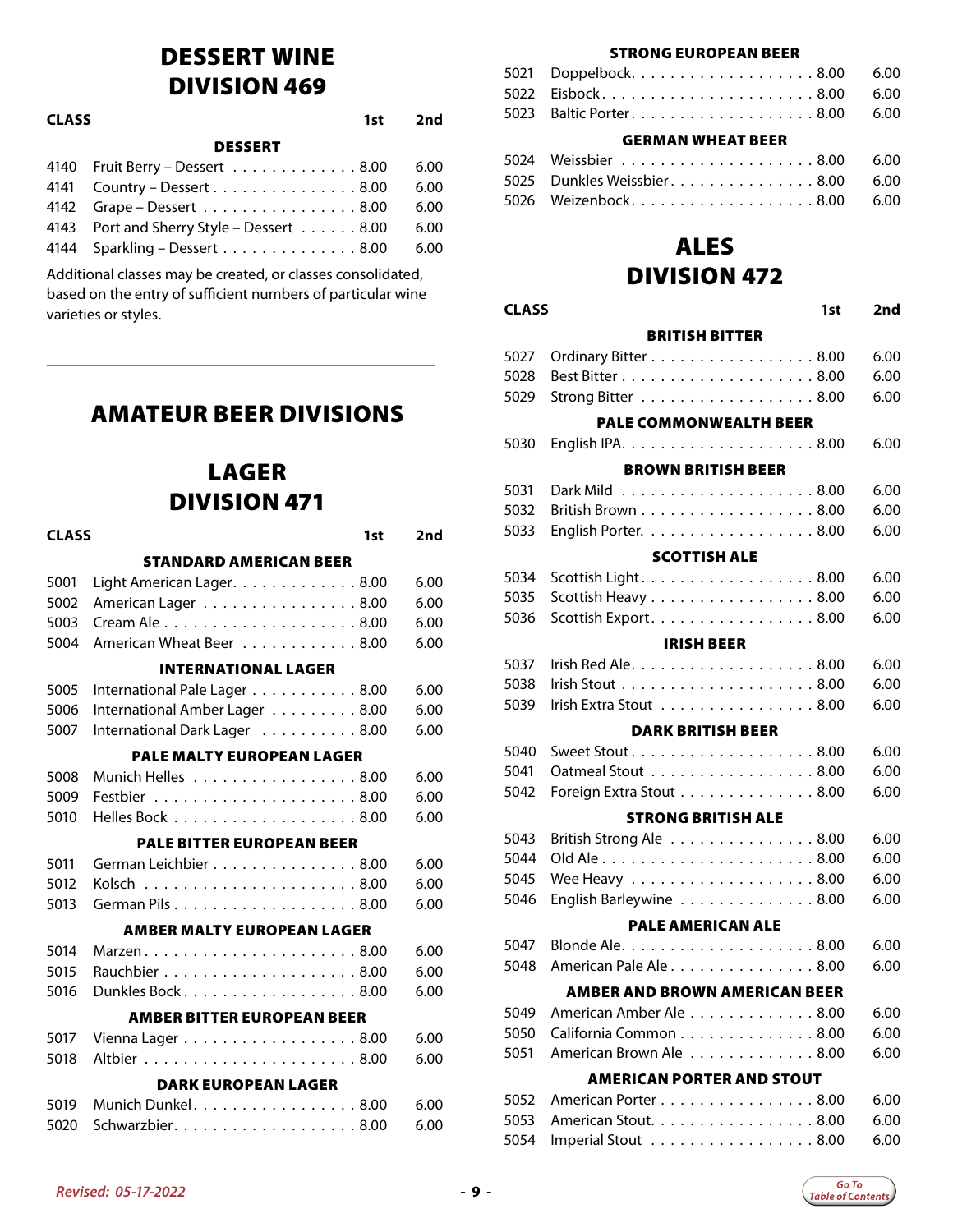#### IPA (IMPERIAL PALE ALE)

<span id="page-9-0"></span>

| 5055 | American IPA 8.00              | 6.00 |
|------|--------------------------------|------|
| 5056 | Specialty IPA 8.00             | 6.00 |
|      | <b>STRONG AMERICAN ALE</b>     |      |
| 5057 |                                | 6.00 |
| 5058 | American Stong Ale. 8.00       | 6.00 |
| 5059 | American Barleywine. 8.00      | 6.00 |
|      | <b>EUROPEAN SOUR ALE</b>       |      |
| 5060 | Berliner Weisse8.00            | 6.00 |
| 5061 | Flanders Red Ale8.00           | 6.00 |
| 5062 |                                | 6.00 |
| 5063 | Lambic8.00                     | 6.00 |
|      | <b>BELGIAN ALE</b>             |      |
| 5064 |                                | 6.00 |
| 5065 | Belgian Pale Ale 8.00          | 6.00 |
| 5066 | Biere de Garde 8.00            | 6.00 |
|      | <b>STRONG BELGIAN ALE</b>      |      |
| 5067 | Belgian Blonde Ale 8.00        | 6.00 |
| 5068 |                                | 6.00 |
| 5069 | Belgian Golden Strong Ale 8.00 | 6.00 |
|      | <b>TRAPPIST ALE</b>            |      |
| 5070 | Trappist Single 8.00           | 6.00 |
| 5071 | Belgian Dubbel. 8.00           | 6.00 |
| 5072 | Belgian Tripel. 8.00           | 6.00 |

### MIXED BEER DIVISION 473

5073 Belgian Dark Strong Ale . . . . . . . . . . . 8.00 6.00

| <b>CLASS</b> | 1st                                 | 2nd  |
|--------------|-------------------------------------|------|
|              | <b>SPECIALTY TYPE BEER</b>          |      |
| 5074         | Specialty Beer 8.00                 | 6.00 |
|              | <b>FRUIT BEER</b>                   |      |
| 5075         |                                     | 6.00 |
| 5076         | Fruit & Spiced Beer 8.00            | 6.00 |
| 5077         | Specialty Fruit Beer 8.00           | 6.00 |
|              | <b>SPICED BEER</b>                  |      |
| 5078         | Spice, Herb or Vegetable Beer 8.00  | 6.00 |
| 5079         | Autumn Seasonal Beer. 8.00          | 6.00 |
| 5080         | Winter Seasonal Beer. 8.00          | 6.00 |
|              | <b>ALTERNATIVE FERMENTABLE BEER</b> |      |
| 5081         | Alternative Grain Beer 8.00         | 6.00 |
| 5082         | Alternative Sugar Beer 8.00         | 6.00 |
|              | <b>SMOKED BEER</b>                  |      |
| 5083         | Classic Style Smoked Beer. 8.00     | 6.00 |
| 5084         | Specialty Smoked Beer. 8.00         | 6.00 |
|              | <b>WOOD BEER</b>                    |      |
| 5085         | Wood-Aged Beer 8.00                 | 6.00 |
| 5086         | Specialty Wood-Aged Beer 8.00       | 6.00 |
|              | <b>SPECIALTY BEER</b>               |      |
| 5087         |                                     | 6.00 |
| 5088         | Mixed Style Beer. 8.00              | 6.00 |
| 5089         | Experimental Beer. 8.00             | 6.00 |
|              |                                     |      |

**\_\_\_\_\_\_\_\_\_\_\_\_\_\_\_\_\_\_\_\_\_\_\_\_\_\_\_\_\_\_\_\_\_\_\_\_\_\_\_\_\_\_\_\_\_\_\_\_\_\_\_\_\_\_\_\_\_\_\_\_\_\_\_\_\_**

### SPECIALTY BEVERAGE DIVISIONS

### MEAD DIVISION 474

#### **CLASS 1st 2nd**

### TRADITIONAL MEAD

| 5090 Dry Mead 8.00   6.00                    |  |
|----------------------------------------------|--|
| 5091 Semi-Sweet Mead 8.00 6.00               |  |
| 5092 Sweet Mead...................8.00  6.00 |  |
| <b>FRUIT MEAD</b>                            |  |
|                                              |  |

|                    | 5095 Berry Mead 8.00                         | 6.00 |
|--------------------|----------------------------------------------|------|
|                    | 5096 Stone Fruit Mead. 8.00 6.00             |      |
| <b>SPICED MEAD</b> |                                              |      |
|                    |                                              | 6.00 |
|                    | 5098 Spice, Herb or Vegetable Mead 8.00 6.00 |      |

#### SPECIALTY MEAD

| 6000 Experimental Mead 8.00 6.00 |  |
|----------------------------------|--|

### CIDER DIVISION 476

### **CLASS 1st 2nd** STANDARD CIDER & PERRY 6001 New World Cider. . . . . . . . . . . . . . . 8.00 6.00 6002 English Cider . . . . . . . . . . . . . . . . . 8.00 6.00 6003 French Cider . . . . . . . . . . . . . . . . . . 8.00 6.00 6004 New World Perry. . . . . . . . . . . . . . . 8.00 6.00 6005 Traditional Perry . . . . . . . . . . . . . . . 8.00 6.00 SPECIALTY CIDER & PERRY 6006 New England Cider . . . . . . . . . . . . . 8.00 6.00 6007 Cider with Other Fruit . . . . . . . . . . . . 8.00 6.00

| 6009 $\,$ Cider with Herbs/Spices $\,.\,.\,.\,.\,.\,.\,.\,.\,.\,.\,.\,8.00\,$ 6.00 $\,$ |  |
|-----------------------------------------------------------------------------------------|--|
| 6010 Specialty Cider/Perry 8.00 6.00                                                    |  |

### NON-ALCOHOLIC DIVISION 477

| <b>CLASS</b> |  |                                                                                                         |
|--------------|--|---------------------------------------------------------------------------------------------------------|
|              |  |                                                                                                         |
|              |  |                                                                                                         |
|              |  |                                                                                                         |
|              |  |                                                                                                         |
|              |  | 1st 2nd<br>6012 Ginger Ale8.00 6.00<br>6013 Cream Soda. 8.00 6.00<br>6014 Other Non-Alcoholic 8.00 6.00 |

**\_\_\_\_\_\_\_\_\_\_\_\_\_\_\_\_\_\_\_\_\_\_\_\_\_\_\_\_\_\_\_\_\_\_\_\_\_\_\_\_\_\_\_\_\_\_\_\_\_\_\_\_\_\_\_\_\_\_\_\_\_\_\_\_\_**

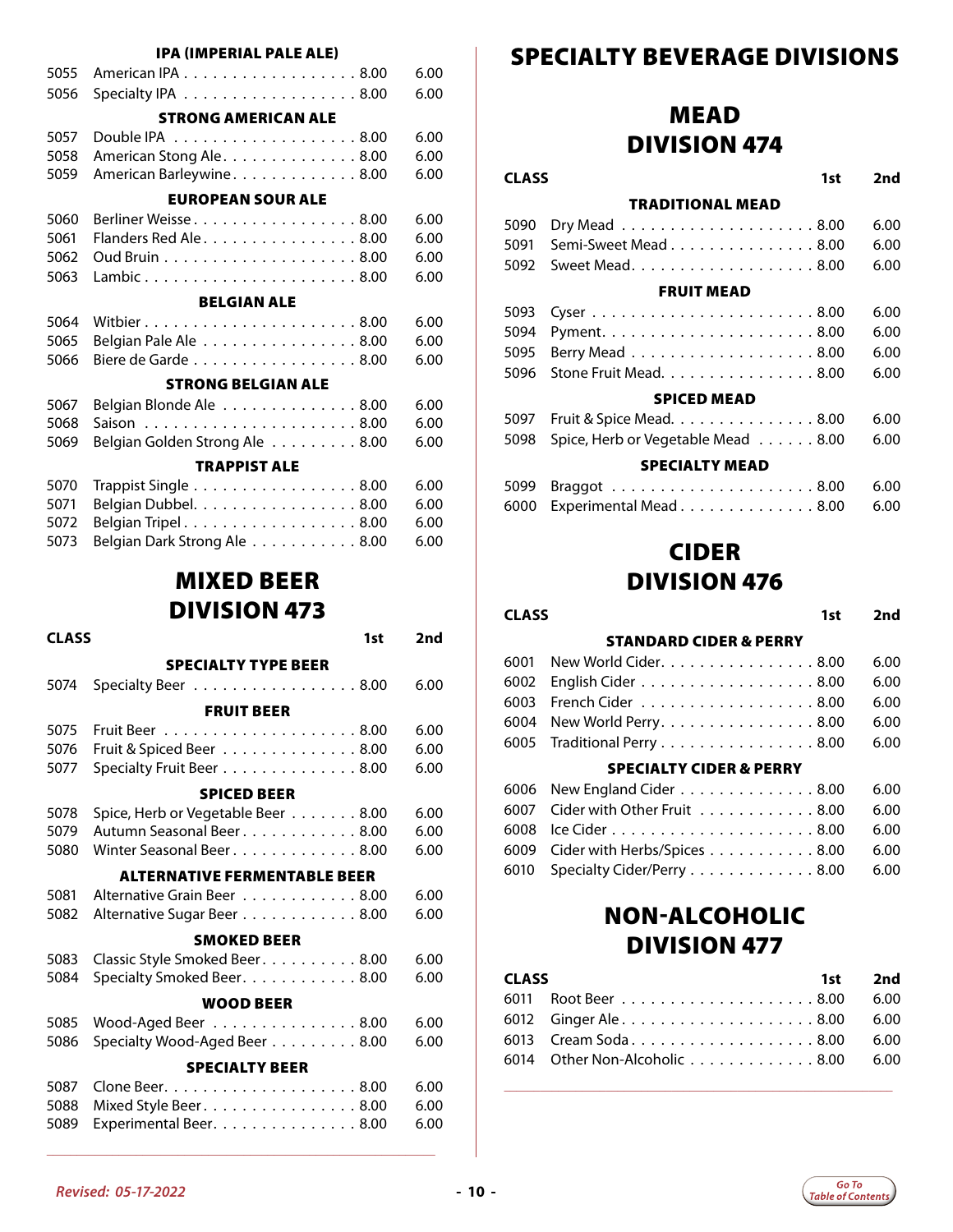<span id="page-10-0"></span>

### **AHA/BJCP Sanctioned Competition Program ENTRY/RECIPE FORM**



| <b>Brewer(s) Information</b> |
|------------------------------|
|                              |

| <b>Entry Information</b>                                                                                 |                                                                                                                                                                                                                                |                                                                                                                                                                                                                                                                   |                                                          |                                                                                   |                    |         |                                                                                         |                    |
|----------------------------------------------------------------------------------------------------------|--------------------------------------------------------------------------------------------------------------------------------------------------------------------------------------------------------------------------------|-------------------------------------------------------------------------------------------------------------------------------------------------------------------------------------------------------------------------------------------------------------------|----------------------------------------------------------|-----------------------------------------------------------------------------------|--------------------|---------|-----------------------------------------------------------------------------------------|--------------------|
|                                                                                                          |                                                                                                                                                                                                                                |                                                                                                                                                                                                                                                                   |                                                          |                                                                                   |                    |         |                                                                                         |                    |
|                                                                                                          |                                                                                                                                                                                                                                |                                                                                                                                                                                                                                                                   |                                                          |                                                                                   |                    |         |                                                                                         |                    |
| For Mead and Cider<br>$\Box$ Still<br>Dry ⊃<br>$\Box$ Petillant $\Box$ Semi-Sweet<br>□ Sparkling □ Sweet |                                                                                                                                                                                                                                | For Mead<br>$\Box$ Hydromel (light mead)<br>$\Box$ Standard Mead<br>$\Box$ Sack                                                                                                                                                                                   | Special Ingredients/Classic Style                        |                                                                                   |                    |         | (required for categories 6D, 16E, 17F, 20, 21, 22B, 22C, 23, 25C, 26A, 26C, 27E, 28B-D) |                    |
| <b>Ingredients and Procedures</b>                                                                        |                                                                                                                                                                                                                                | Number of U.S. gallons brewed for this recipes _________________________________                                                                                                                                                                                  |                                                          |                                                                                   |                    |         |                                                                                         |                    |
| <b>WATER TREATMENT</b>                                                                                   |                                                                                                                                                                                                                                |                                                                                                                                                                                                                                                                   | AMOUNT (LB.)                                             | FERMENTABLES (MALT, MALT, EXTRACT, ADJUNCTS, HONEY OR OTHER SUGARS)<br>TYPE/BRAND |                    |         | USE(MASH/STEEP)                                                                         |                    |
|                                                                                                          |                                                                                                                                                                                                                                | Type/Amount _______________________                                                                                                                                                                                                                               |                                                          |                                                                                   |                    |         |                                                                                         |                    |
|                                                                                                          |                                                                                                                                                                                                                                |                                                                                                                                                                                                                                                                   |                                                          |                                                                                   |                    |         |                                                                                         |                    |
| <b>YEAST CULTURE</b>                                                                                     | $\Box$ Liquid                                                                                                                                                                                                                  | $\Box$ Dried                                                                                                                                                                                                                                                      |                                                          |                                                                                   |                    |         |                                                                                         |                    |
| Did you use a starter?                                                                                   | $\Box$ Yes                                                                                                                                                                                                                     | $\Box$ No                                                                                                                                                                                                                                                         |                                                          |                                                                                   |                    |         |                                                                                         |                    |
|                                                                                                          |                                                                                                                                                                                                                                |                                                                                                                                                                                                                                                                   |                                                          |                                                                                   |                    |         |                                                                                         |                    |
|                                                                                                          |                                                                                                                                                                                                                                |                                                                                                                                                                                                                                                                   | <b>HOPS</b><br>AMOUNT (OZ.)                              | <b>PELLETS OR</b>                                                                 | TYPE               | %A ACID | USE (BOIL, STEEP,                                                                       | <b>MIN. FROM</b>   |
|                                                                                                          |                                                                                                                                                                                                                                |                                                                                                                                                                                                                                                                   |                                                          | WHOLE?                                                                            |                    |         | DRY, ETC.                                                                               | <b>END OF BOIL</b> |
| <b>YEAST NUTRIENTS</b>                                                                                   |                                                                                                                                                                                                                                | Type/Amount __________________________                                                                                                                                                                                                                            |                                                          |                                                                                   |                    |         |                                                                                         |                    |
| <b>CARBONATION</b>                                                                                       |                                                                                                                                                                                                                                | $\Box$ forced CO <sub>2</sub> $\Box$ Bottle Conditioned                                                                                                                                                                                                           |                                                          |                                                                                   |                    |         |                                                                                         |                    |
|                                                                                                          |                                                                                                                                                                                                                                | Volumes of $CO_{2}$ and $CO_{3}$ and $CO_{4}$ and $CO_{5}$ and $CO_{6}$ and $CO_{7}$ and $CO_{7}$ and $CO_{8}$ and $CO_{9}$ and $CO_{9}$ and $CO_{9}$ and $CO_{9}$ and $CO_{9}$ and $CO_{9}$ and $CO_{9}$ and $CO_{9}$ and $CO_{9}$ and $CO_{9}$ and $CO_{9}$ and |                                                          |                                                                                   |                    |         |                                                                                         |                    |
|                                                                                                          |                                                                                                                                                                                                                                |                                                                                                                                                                                                                                                                   |                                                          |                                                                                   |                    |         |                                                                                         |                    |
|                                                                                                          |                                                                                                                                                                                                                                |                                                                                                                                                                                                                                                                   |                                                          |                                                                                   |                    |         |                                                                                         |                    |
|                                                                                                          |                                                                                                                                                                                                                                |                                                                                                                                                                                                                                                                   | <b>MASH SCHEDULE</b><br><b>STEP</b>                      |                                                                                   | <b>TEMPERATURE</b> |         | <b>TIME</b>                                                                             |                    |
| <b>SPECIFIC GRAVITIES</b>                                                                                |                                                                                                                                                                                                                                |                                                                                                                                                                                                                                                                   |                                                          |                                                                                   |                    |         |                                                                                         |                    |
|                                                                                                          | Terminal and the contract of the contract of the contract of the contract of the contract of the contract of the contract of the contract of the contract of the contract of the contract of the contract of the contract of t |                                                                                                                                                                                                                                                                   |                                                          |                                                                                   |                    |         |                                                                                         |                    |
| <b>FERMENTATION</b>                                                                                      | Duration (days)                                                                                                                                                                                                                | Temperature (F)                                                                                                                                                                                                                                                   |                                                          |                                                                                   |                    |         |                                                                                         |                    |
|                                                                                                          |                                                                                                                                                                                                                                |                                                                                                                                                                                                                                                                   |                                                          |                                                                                   |                    |         |                                                                                         |                    |
|                                                                                                          |                                                                                                                                                                                                                                |                                                                                                                                                                                                                                                                   | Finings                                                  |                                                                                   |                    |         |                                                                                         |                    |
|                                                                                                          |                                                                                                                                                                                                                                |                                                                                                                                                                                                                                                                   |                                                          |                                                                                   |                    |         |                                                                                         |                    |
|                                                                                                          |                                                                                                                                                                                                                                |                                                                                                                                                                                                                                                                   |                                                          |                                                                                   |                    |         |                                                                                         |                    |
| <b>BOTTLING DATE</b>                                                                                     |                                                                                                                                                                                                                                |                                                                                                                                                                                                                                                                   | Please use the back of this form for brewer's specifics. |                                                                                   |                    |         |                                                                                         |                    |